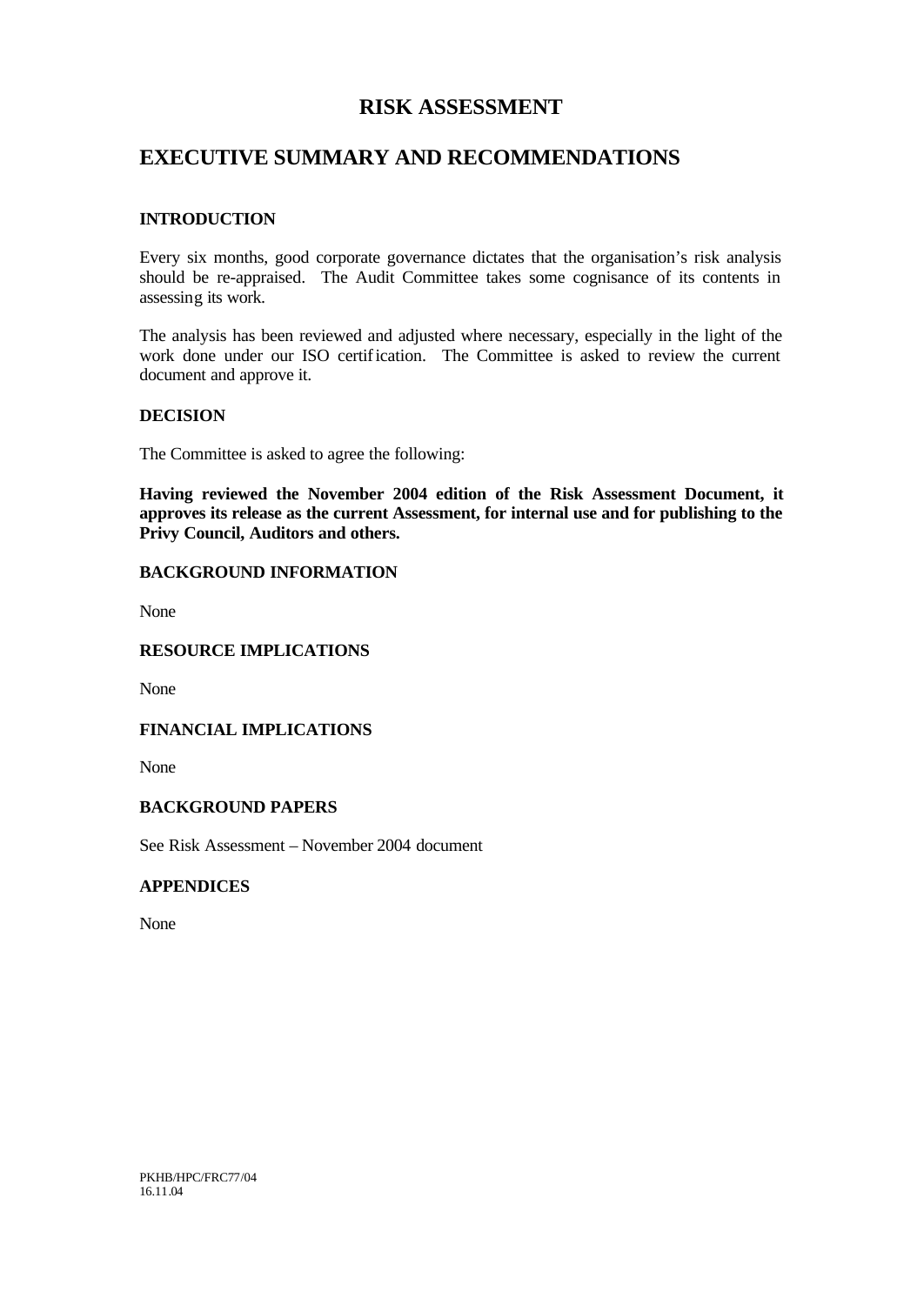| Ref            | Category          | <b>Description</b>                           | <b>Mitigation I</b>                                    | <b>Status</b> | <b>Mitigation II</b>                                                        | <b>Status</b>            | <b>Mitigation</b><br>III | <b>CURRENT</b><br><b>STATUS</b><br><b>Possibility</b><br>of<br>Occurance | <b>Previous</b><br><b>Status</b><br>April<br>2004 |
|----------------|-------------------|----------------------------------------------|--------------------------------------------------------|---------------|-----------------------------------------------------------------------------|--------------------------|--------------------------|--------------------------------------------------------------------------|---------------------------------------------------|
| $\mathbf{1}$   | <b>Strategic</b>  | 1.1 HPC fails to deliver OIC                 | Delivery of HPC Strategic<br>Intent                    | $\mathbf{O}$  | Publication of Privy Council<br>annual report                               | <b>TBC</b>               |                          | Low                                                                      | Low                                               |
|                |                   | 1.2 Unexpected change in<br>UK legislation   | Relationship with<br>Government departments            | $\mathbf{O}$  | Lobbying                                                                    | $\mathbf{O}$             |                          | Low                                                                      | Low                                               |
|                |                   | 1.3 Incompatible OIC and<br>EU legis lation  | Monitoring of EU                                       | $\mathbf{O}$  | EU lobbying                                                                 | $\Omega$                 |                          | Med.                                                                     | Med.                                              |
|                |                   | 1.4 CRHP conflict                            | President on CRHP<br>Council                           | $\mathbf{O}$  | Communications                                                              | $\mathbf O$              |                          | Low                                                                      | Low                                               |
|                |                   | 1.5 Privy Council rejects fee<br>increase    | Communications strategy                                | $\mathbf{O}$  | <b>Flexible Budgetary Control</b>                                           | $\Omega$                 |                          | Low                                                                      | Low                                               |
| $\overline{2}$ | <b>Operations</b> | 2.1 Park House<br>unoccupiable               | Disaster recovery plan and<br>rehearsal                | <b>TBC</b>    | Fire safety policy and<br>procedures<br>Availability of safety<br>equipment | $\mathbf C$<br>${\bf C}$ |                          | Low                                                                      | Low                                               |
|                |                   |                                              |                                                        |               | Alarms                                                                      | $\Omega$                 |                          |                                                                          |                                                   |
|                |                   | 2.2 Inability to access Park<br>House        | Disaster recovery plan and<br>rehearsal                | <b>TBC</b>    | Training                                                                    | $\mathbf{O}$             |                          | Low                                                                      | Low                                               |
|                |                   | 2.3 Rapid increase in<br>registrant numbers  | IT Strategy - LISA                                     | $\mathbf{O}$  | Park House renovation                                                       | $\overline{O}$           | Contingency<br>plans     | High                                                                     | High                                              |
|                |                   | 2.4 Unacceptable service<br>standards        | Processes manual<br>Appointment of Quality<br>Director | $\mathbf{O}$  | ISO accreditation                                                           | $\mathbf C$              |                          | Med.                                                                     | Med.                                              |
|                |                   | 2.5 Long term postal<br>disruption           | Website                                                | $\mathbf{O}$  | Direct debits                                                               | $\Omega$                 |                          | High                                                                     | Hieh                                              |
|                |                   | 2.6 Long term public<br>transport disruption | Disaster recovery plan                                 | <b>TBC</b>    |                                                                             |                          |                          | Med.                                                                     | Med.                                              |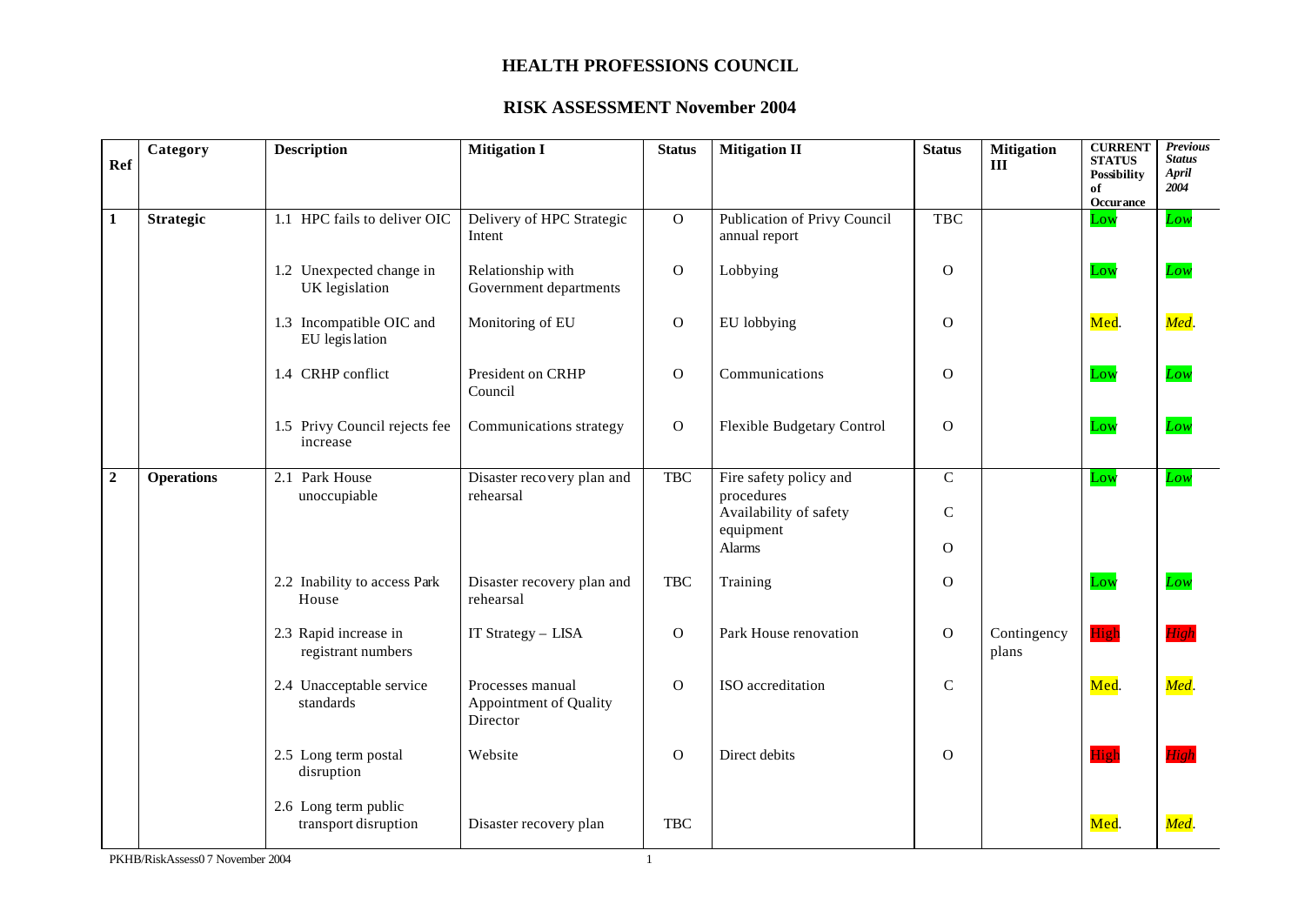### **RISK ASSESSMENT November 2004**

|                         |                         | 2.7 Inability to<br>accommodate staff                        | Investigate premises                       | $\mathbf{O}$   | Park House renovation                               | $\mathsf{C}$  |                            | High. | High |
|-------------------------|-------------------------|--------------------------------------------------------------|--------------------------------------------|----------------|-----------------------------------------------------|---------------|----------------------------|-------|------|
|                         |                         | 2.8 Long term disruption to<br>telephones                    | Disaster recovery plan                     | <b>TBC</b>     |                                                     |               |                            | Low   | Low  |
| $\mathbf{3}$            | <b>Communications</b>   | 3.1 Failure to inform public                                 | Delivery of<br>communications strategy     | $\overline{0}$ | Annual awareness survey                             | <b>TBC</b>    |                            | Med   | High |
|                         |                         | 3.2 Loss of support of<br>professions                        | Delivery of<br>communications strategy     | $\mathbf O$    |                                                     |               |                            | High  | High |
|                         |                         | 3.3 Loss of support from<br><b>HEIs</b>                      | Delivery of<br>communications strategy     | $\mathbf O$    | Privy Council                                       | $\Omega$      |                            | Med.  | Med. |
|                         |                         | 3.4 Impact of other<br>regulatory failures                   | Strategic Intent                           | $\mathbf{O}$   |                                                     |               |                            | Low   | Low  |
|                         |                         | 3.5 Inability to inform<br>stakeholders following<br>crisis  | PR crisis management plan                  | <b>TBC</b>     |                                                     |               |                            | Med.  | Med. |
| $\overline{\mathbf{4}}$ | Corporate<br>Governance | 4.1 Council inability to make<br>decisions                   | Voting procedures in place                 | $\overline{C}$ |                                                     |               |                            | Low   | Low  |
|                         |                         | 4.2 Council members<br>Conflict of Interest                  | Annual report                              | $\mathbf C$    | Publication of annual returns                       | $\mathbf C$   | Notification<br>procedures | Low   | Low  |
|                         |                         | 4.3 Failure to meet Council<br>and Committee quorums         | Quality of Council<br>members              | $\mathbf{O}$   | Number of meetings                                  | $\mathcal{C}$ |                            | Low   | Low  |
|                         |                         | 4.4 Members' poor<br>performance                             | President's annual<br>appraisal of members | $\mathbf{O}$   |                                                     |               |                            | Low   | Low  |
|                         |                         | 4.5 Maverick CEO and/or<br>President                         | Annual review<br>Appraisal system          | $\Omega$       | Standing orders                                     | $\mathbf C$   | Dismissal                  | Low   | Low  |
|                         |                         | 4.6 Improper financial<br>incentives offered to<br>employees | <b>HR</b> Strategy                         | $\mathbf O$    | Rules concerning acceptance<br>of hospitality, etc. | $\mathbf O$   |                            | Low   | Low  |

PKHB/RiskAssess0 7 November 2004 2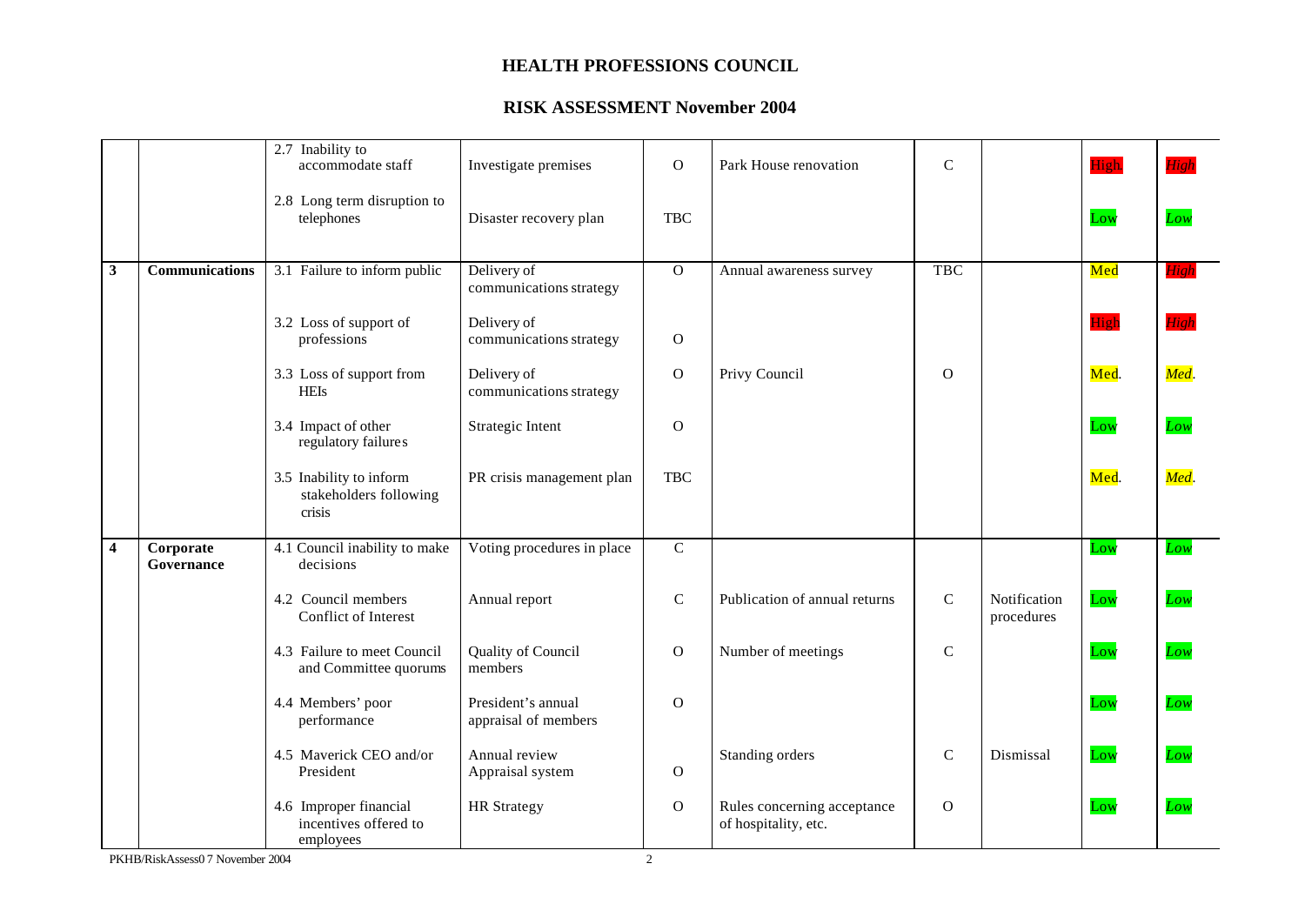| $\overline{5}$ | $\overline{\text{IT}}$ | 5.1 Virus attack                                       | Firewalls                                                                              | $\mathbf O$    | Adherence to IT policy and<br>procedures and training        | $\overline{O}$ | External<br>reviews  | <b>Occurring</b> | <b>Occurring</b> |
|----------------|------------------------|--------------------------------------------------------|----------------------------------------------------------------------------------------|----------------|--------------------------------------------------------------|----------------|----------------------|------------------|------------------|
|                |                        | 5.2 Technology<br>obsolescence, HW & SW                | Open system IT strategy                                                                | ${\rm O}$      | Capital investment                                           | $\mathbf O$    |                      | Med.             | Med.             |
|                |                        | 5.3 IT fraud or error                                  | Control procedures in place                                                            | $\mathbf C$    | Regular password change                                      | $\mathbf O$    | External<br>reviews  | Med.             | Med.             |
|                |                        |                                                        |                                                                                        |                |                                                              |                | Daily backup         |                  |                  |
| 6              | <b>Partners</b>        | 6.1 Inability to recruit and/or<br>retain Partners     | Rolling list of suitable<br>candidates                                                 | $\overline{0}$ | HR Strategy: Appropriate<br>compensation package in<br>place | $\overline{0}$ |                      | Med.             | Med.             |
| $\overline{7}$ | Education              | 7.1 Non-detection of low<br>HEI standards              | Communication and<br>consultation                                                      | $\overline{0}$ | Approval process                                             | $\mathbf{O}$   |                      | Med.             | Med.             |
|                |                        | 7.2 Setting standards too high                         | Council review of<br>Education & Training and<br><b>Registration Committee</b><br>work | $\overline{O}$ |                                                              |                |                      | Low              | Low              |
|                |                        | 7.3 Institutions refusing visits<br>or submitting data | Legal powers                                                                           | $\mathcal{C}$  |                                                              |                |                      | Low              | Low              |
| 8              | <b>Registration</b>    | 8.1 Registration system<br>failure                     | IT strategy                                                                            | $\mathbf{O}$   | Capital investment                                           | $\overline{O}$ | Disaster<br>recovery | Med.             | Med.             |
|                |                        | 8.2 Inability to detect<br>fraudulent applications     | Experience                                                                             | $\mathbf{O}$   | Policy and procedures                                        | $\mathbf O$    |                      | Med.             | Med.             |
|                |                        | 8.3 Registrant boycott of fee<br>increase              | Communications strategy                                                                | $\mathbf{O}$   |                                                              |                |                      | Med.             | Med.             |
|                |                        | 8.4 Backlogs of registration<br>and Grandparenting     | <b>IT Strategy</b>                                                                     | $\mathbf{O}$   | Flexible staffing levels                                     | $\mathbf C$    |                      | Med.             | Med.             |
|                |                        |                                                        |                                                                                        |                |                                                              |                |                      |                  |                  |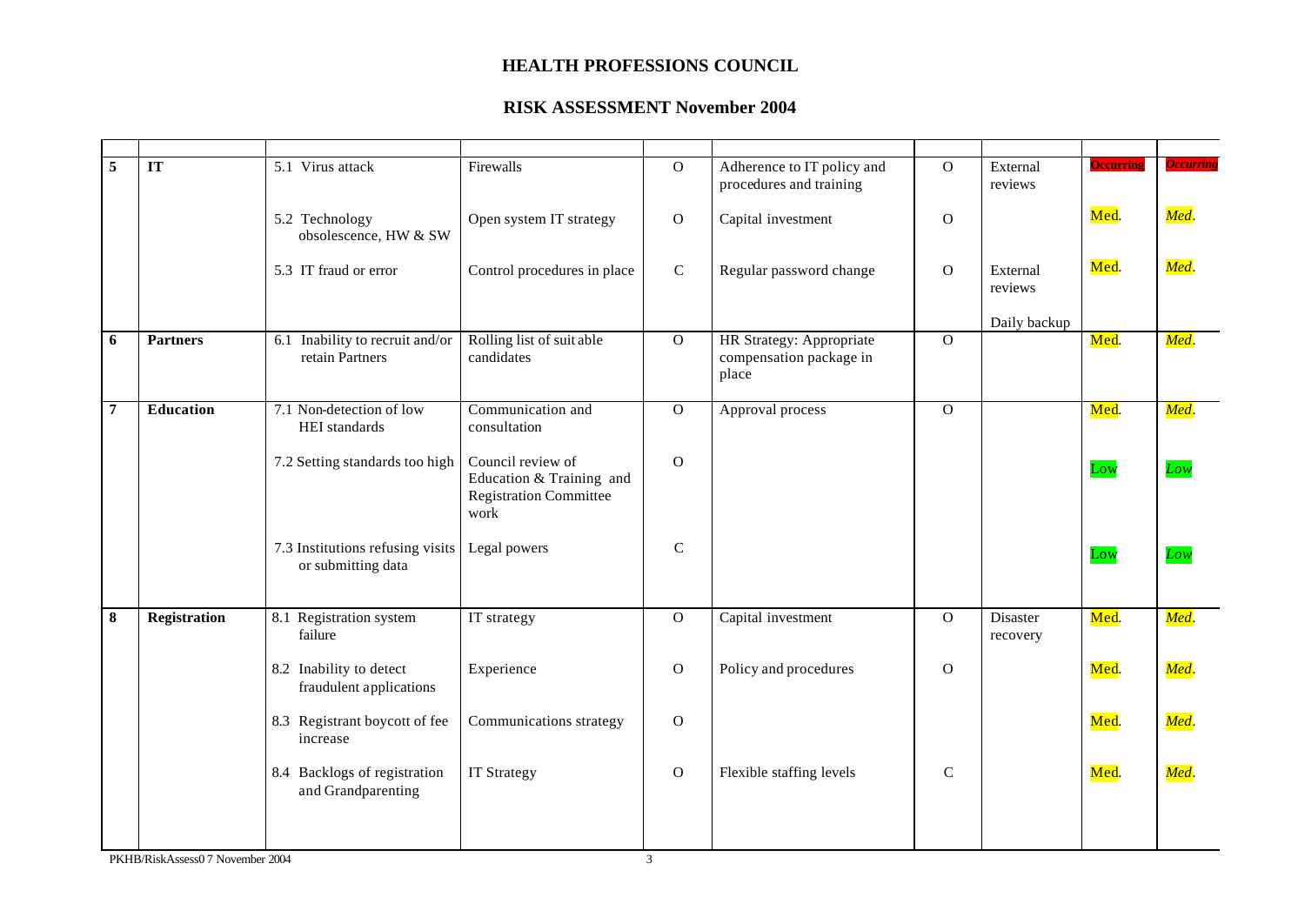| $\overline{9}$ | $\overline{\text{HR}}$ | 9.1 Loss of key employees                                    | Succession planning                          | <b>TBC</b>                | Internal promotion policy   | $\mathbf{O}$ | Key                   | Low  | Low  |
|----------------|------------------------|--------------------------------------------------------------|----------------------------------------------|---------------------------|-----------------------------|--------------|-----------------------|------|------|
|                |                        | 9.2 High turnover of<br>employees                            | Pay and HR strategy                          | ${\bf C}$                 | Quality of work environment | $\mathbf O$  | employee<br>insurance | Low  | Low  |
|                |                        | 9.3 Inability to recruit<br>employees                        | HR strategy                                  | $\mathbf{O}$              | Communications              | $\mathbf{O}$ |                       | Low  | Low  |
|                |                        | 9.4 Lack of skills to deliver<br>strategy                    | HR strategy & G&Os                           | $\mathbf O$               | Investors in People         | <b>TBC</b>   | Training              | Low  | Low  |
|                |                        | 9.5 Safety of employees                                      | Policy and procedures<br>Park House security | ${\bf C}$<br>$\mathsf{C}$ | Training                    | $\mathbf{O}$ |                       | Low  | Low  |
|                |                        | 9.6 Lack of work/home<br>balance                             | Sufficient staff                             | $\mathbf O$               | Training                    | $\mathbf{O}$ |                       | Low  | Low  |
|                |                        | 9.7 Ex-employee<br>termination litigation                    | HR legislation                               | ${\bf C}$                 | Compromise agreements       | $\mathbf{O}$ |                       | Low  | Low  |
|                |                        | 9.8 Bullying                                                 | Policy and procedures                        | $\mathsf C$               | External free advice        | $\mathbf C$  |                       | Low  | Low  |
|                |                        | 9.9 Employee/employee<br>inappropriate behaviour             | Policy and procedures                        | $\mathbf C$               |                             |              |                       | Low  | Low  |
|                |                        | 9.10 Mismanagement of HEI<br><b>Visits</b>                   | HR Strategy on selection                     | $\mathbf O$               | Training                    | $\mathbf O$  |                       | Med. | Med. |
| 10             | Legal                  | 10.1 Judicial reviews of<br>tribunals - exceptional<br>costs | Insurance for exceptional<br>costs           | $\mathcal{C}$             | Monitoring                  | $\mathbf{O}$ |                       | Med. | Med. |
|                |                        | 10.2 Judicial review of Rules<br>and/or Standards            | Consultation                                 | $\mathbf{O}$              | Appropriate legal advice    | $\mathbf{O}$ |                       | High | High |
|                |                        | 10.3 Tribunal exceptional<br>costs                           | Annual and Five Year<br>Forecasts            | $\mathbf O$               | Budgetary control           | $\mathbf C$  | Insurance             | Med. | Med. |
|                |                        |                                                              |                                              |                           |                             |              |                       |      |      |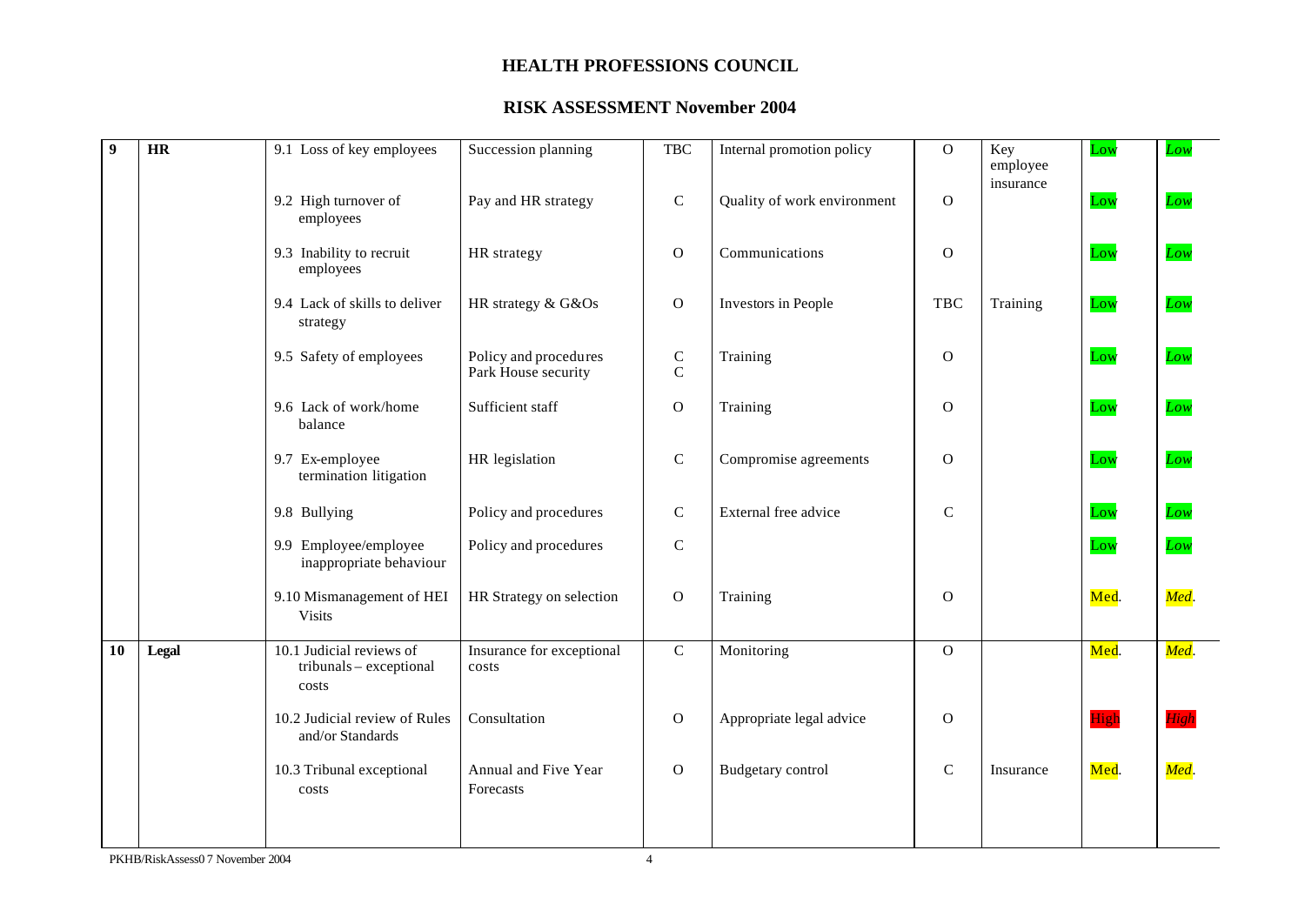|                 |                  | 10.4 Unexpected increase in<br>number of tribunals and<br>resultant legal costs                                       | Plan                                             | $\Omega$       |                                                              |               |                                        | Med.        | Med. |
|-----------------|------------------|-----------------------------------------------------------------------------------------------------------------------|--------------------------------------------------|----------------|--------------------------------------------------------------|---------------|----------------------------------------|-------------|------|
|                 |                  | 10.5 Witness non-attendance                                                                                           | Tribunal questionnaire<br>Witness support policy | <b>TBC</b>     | Focus Groups                                                 | $\mathbf{O}$  |                                        | Low         | Low  |
|                 |                  | 10.6 Council members,<br>employees and Partners<br>legal costs                                                        | Processes                                        | <b>TBC</b>     | Personal Indemnity Insurance<br>(Council and Partners)       | $\mathbf C$   |                                        | Med.        | Med. |
|                 |                  | 10.7 Incorrect interpretation<br>of law and/or SIs                                                                    | Legal advice availability                        | $\mathbf{O}$   |                                                              |               |                                        | Low         | Low  |
|                 |                  | 10.8 Legal challenge to HPC<br>operations                                                                             | Amend government<br>legislation                  | $\Omega$       | Communications                                               | $\Omega$      |                                        | Low         | Low  |
|                 |                  | 10.9 Losing a case around<br>withholding or<br>withdrawing approval of<br>a course or not<br>registering an applicant | Legal advice availability                        | $\mathbf{O}$   | Robust procedures                                            | <b>TBC</b>    |                                        | Low         | Low  |
| $\overline{11}$ | <b>Financial</b> | 11.1 Cash shortfall                                                                                                   | Appropriate level of cash<br>reserves            | $\Omega$       | Annual and Five Year Plan                                    | $\mathbf{O}$  | Monitoring                             | Low         | Low  |
|                 |                  | 11.2 Unexpected reduction in<br>income                                                                                | Appropriate level of cash<br>reserves            | $\overline{O}$ | <b>Inform Privy Council</b>                                  | $\Omega$      | Budgetary<br>control of<br>expenditure | Low         | Low  |
|                 |                  | 11.3 Unexpected rise in<br>operating expenses                                                                         | Set and monitor annual and<br>Five Year Budget   | $\mathbf C$    | Financial cash reserves                                      | $\mathcal{O}$ | Budgetary<br>control                   | Med.        | Med. |
|                 |                  | 11.4 Loss in value of<br>investment portfolio                                                                         | Match portfolio risk to<br>financial strategy    | $\mathbf C$    | Council monitoring,<br>benchmarking and budgetary<br>control | $\mathbf{O}$  | Professional<br>advice                 | <b>High</b> | Hiol |
|                 |                  | 11.5 Inability to pay creditors                                                                                       | Overdraft facility                               | $\mathbf C$    | Budgetary control                                            | $\mathbf C$   |                                        | Low         | Lou  |